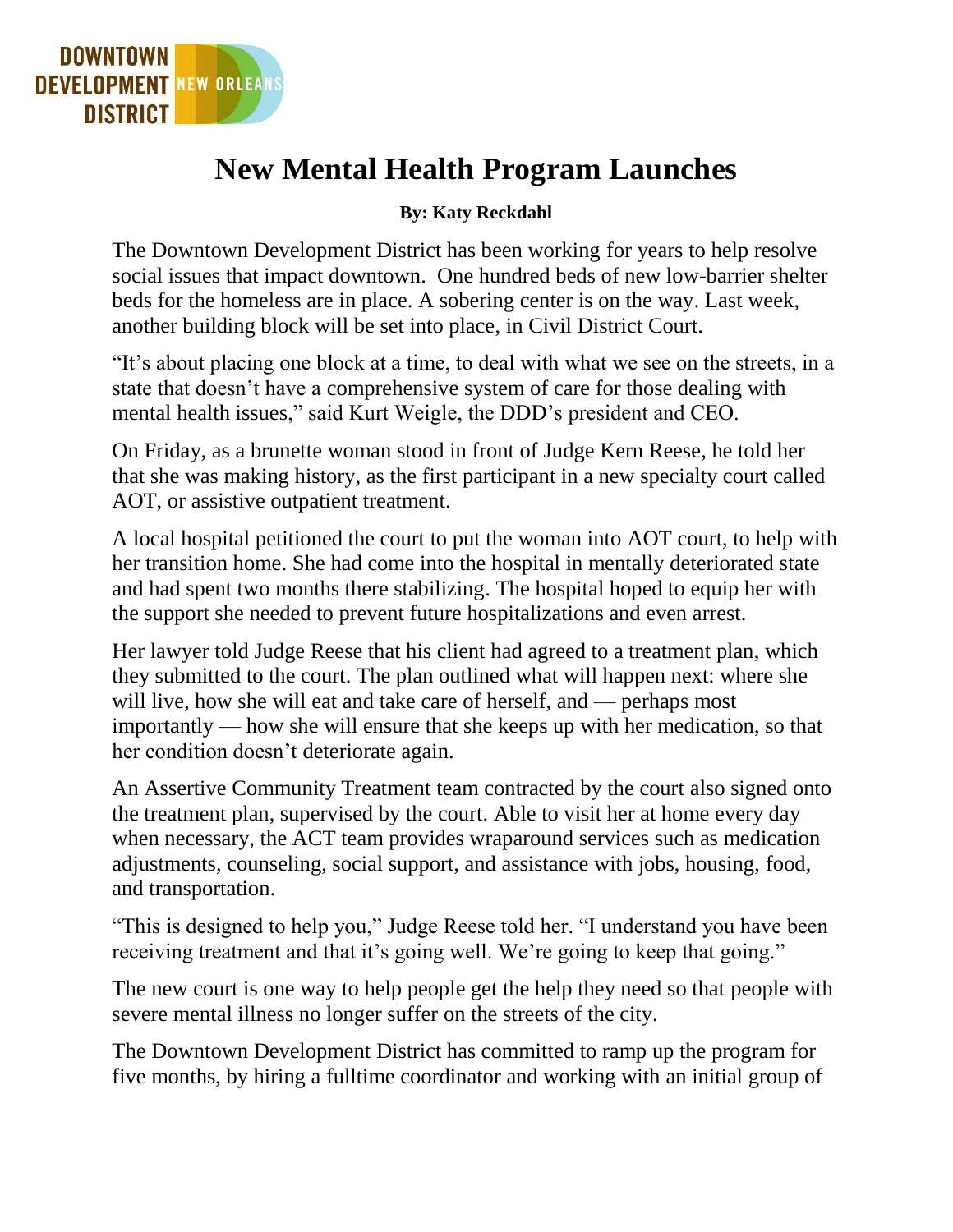participants: patients who have been treated in a local hospital and are now being released.

When the DDD's pilot AOT court wraps up in May, it will become a full-fledged program supported by \$100,000 built into the 2019 city budget by the Mayor and the City Council.

The first of its kind in Louisiana, the AOT court fills a longtime gap in the city with people who have severe mental illness and have lapsed into psychosis. Though this group of people is relatively small in number, the costs to taxpayers can be more than \$100,000 a year per person if mental illness is left untreated, leaving people to cycle through local emergency rooms, jail cells, and behavioralhealth beds in local hospitals. Often, they arrive to these high-cost destinations by police car or ambulance, bringing the costs even higher.

In an AOT court, the treatment plans are ordered and enforced by a judge, in contrast to a long-held concept in mental-health care: that people should seek out help voluntarily. "Some people don't have the judgment or motivation to get adequate mental care," said Dr. Rochelle Head-Dunham, Executive and Medical Director for Metropolitan Human Services District, which will work to provide services for people who come through the court.

These people are gravely sick, but not to the point where they can be committed to a hospital, because they aren't posing a threat to themselves or to others, Dunham said. "They're pretty sick, but they're not dangerous. They're harmful to themselves, because they're neglecting themselves."

## **STARTING THE PROCESS**

A broad group of people — family members, friends, paramedics, or mental-health workers — can petition for an AOT-court intervention if someone they know requires mental-health treatment. "Ideally, we want people to get the care they need as soon as we start to see symptoms," said Janet Hays, head of the advocacy group Healing Minds NOLA, who first brought the AOT concept to the DDD, after it had seen success in other states and cities.

Weigle and his staff started to hold meetings and working toward implementation. "Janet came to us and said, 'This is working elsewhere.' Then we worked with her to get Judge Reese on board," Weigle said. "This is how some of the DDD's most important work is done, by convening people to find good solutions."

Part of the beauty of the process is that participants have a voice in their care, through conversations with the judge about what medications and solutions have worked for them in the past, said attorney Jeff Blue, a former New Orleans Police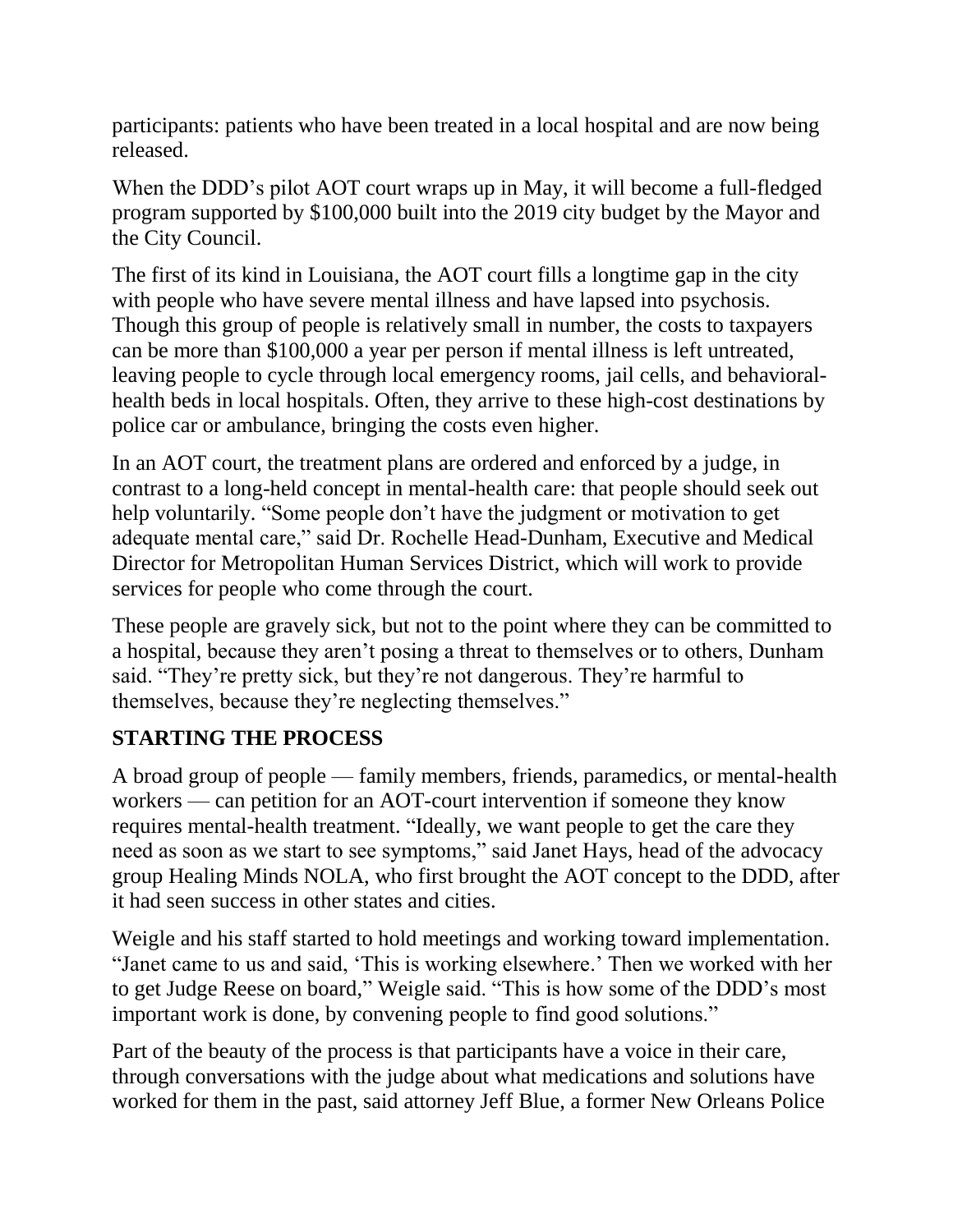Department officer who became part of a working group that studied AOT and advocated for it during a City Council budget hearing.

"Participants can say, 'I don't like the way I feel on this medicine,'" Blue said. "When they actively participate, they are less likely to return to the same revolving door that they have been in, likely for years. Where they have a crisis, are picked up by the NOPD or EMS, held for nine days to be stabilized, and then released back to the street, where they immediately become noncompliant with medication, starting the process all over again."

Throughout the process, mental-health caseworkers and psychiatrists will supervise them, to make sure that they stay on track, keeping them out of the revolving door of hospitals and jails.

"So much of our resources mental health are tied up in the criminal-justice system," Hays said. "This is designed for people who are caught in that revolving door, to help revolve them out of the criminal-justice system and help them live stable lives in the community."

## **IMPLEMENTING NICOLA'S LAW — 10 YEARS LATER**

In 2008, the Louisiana Legislature passed Nicola's Law, which created a way that courts could require people with severe mental disorders to comply with treatment. All but four states have similar laws.

The Louisiana law was named for New Orleans Police Department officer Nicola Cotton, who was killed in January 2008 of that year by Bernel P. Johnson, a 44 year-old man suffering from untreated paranoid schizophrenia. Cotton's death highlighted some of crucial gaps in the state's mental-health system.

For instance, Johnson had been recently released from a state facility, Southeast Louisiana Hospital in Mandeville. After Cotton's death, his family also reported that their efforts to have him confined and treated were repeatedly unsuccessful. Twenty-four days before Cotton was shot, Johnson had been involuntarily committed to Southeast by the Orleans Parish Coroner. He was released within a few weeks.

Nicola's Law set up a framework for Louisiana to create court programs called assistive outpatient treatment, or AOT. But in subsequent years, the Louisiana state budget has been in such horrible shape that social and mental-health services have been slashed. There was no money for existing services, much less a new program.

A decade later, there still is no state money available to start the program. So the DDD and the city of New Orleans decided to do it on their own. Courts in Baton